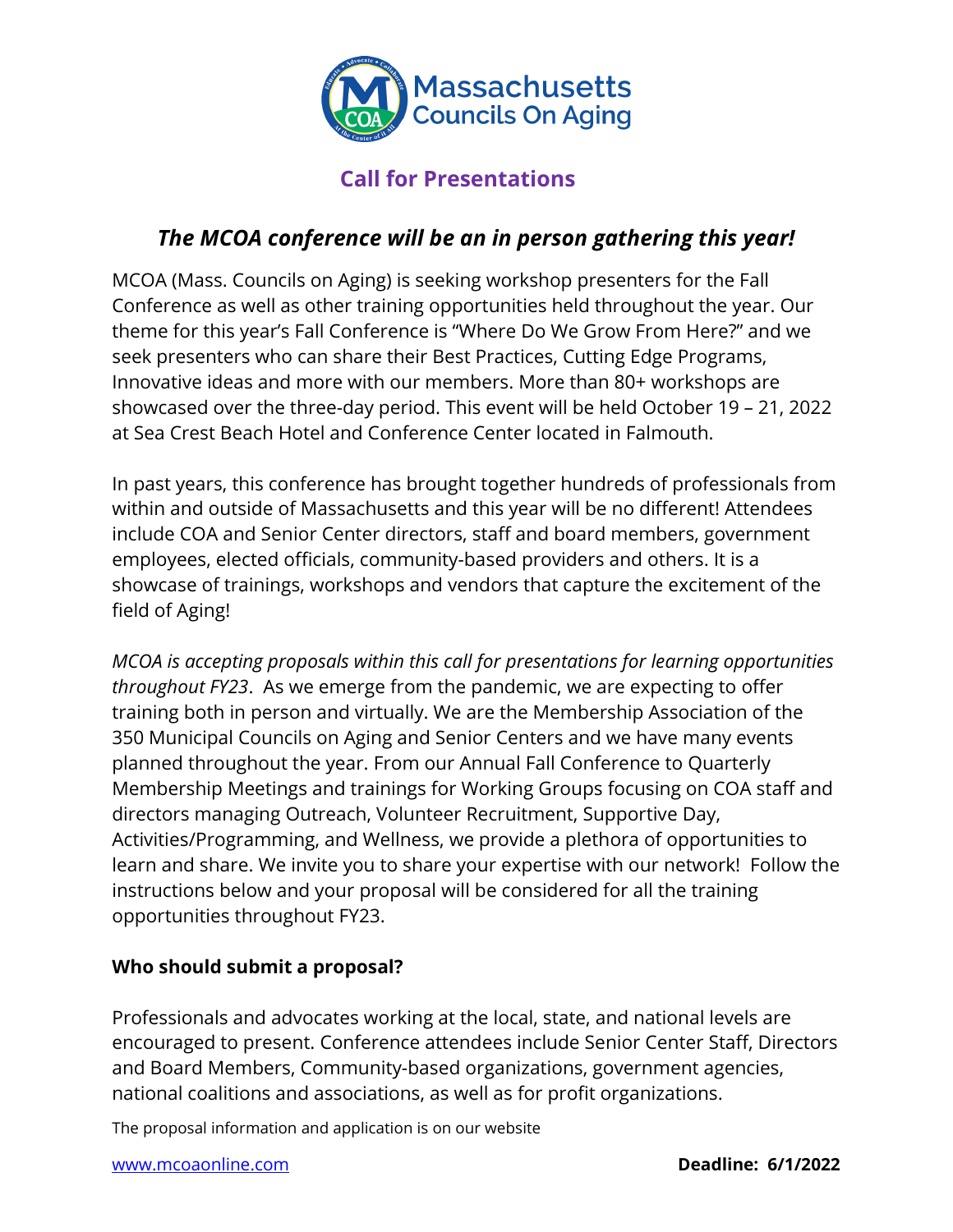

### **Workshops to be considered but not limited to:**

- Advocacy Initiatives
- Aging in the Community Programs, trends, Innovative Programs
- Best Practices
- Cutting-edge Aging research
- How to Succeed as a Municipal Employee
- Improving Leadership and Management skills
- Law and Aging
- Lifelong Learning
- Mental Health
- Marketing, Social Media and PR
- Nutrition and Health
- Pandemic Lessons Learned-Plans for the Future
- Reaching underserved populations
- Social engagement
- Spirituality
- Transportation Trends

#### **Submission guidelines:**

- List Presenter(s) with title(s) and Organization
- Write a short, specific catchy title without any abbreviations
- Define all acronyms in parentheses after the first use
- Workshop description should be concise and detailed
- Describe the goals of the presentation and what the audience will learn from the session
- Describe the format and the target audience
- The length of your workshop. There is also an intensive option with a length of up to 3 hours placed throughout the conference.
- Presentations slides to be submitted prior to the Conference
- Share local examples of innovative concepts, models of success, and strategies to overcome barriers.
- References for your workshop if you have presented before
- If your workshop will provide CEUs, you will need the following:

The proposal information and application is on our website